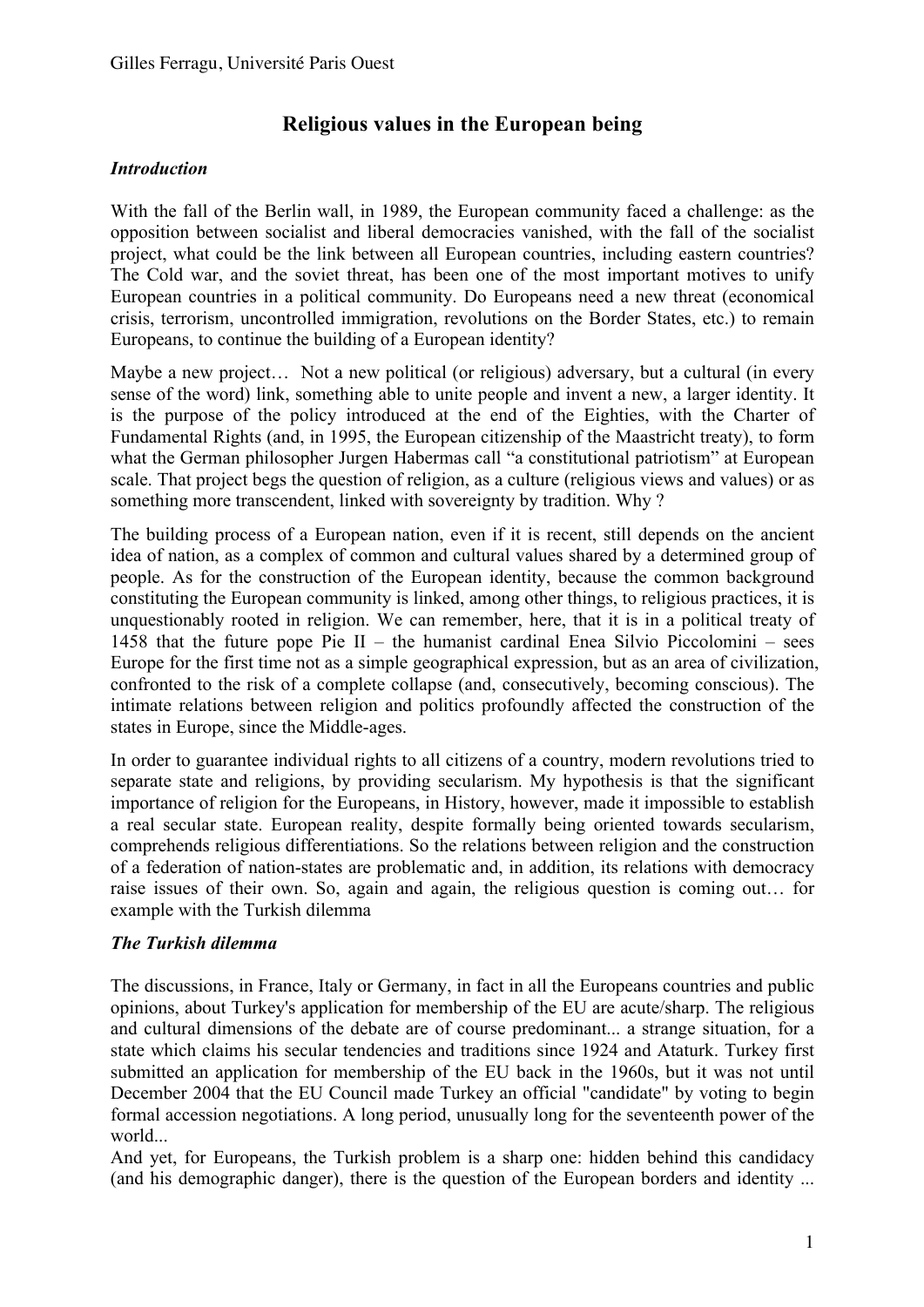and specifically a Christian identity, based on Christian roots. Is the Turkey a "European" country? There is a bunch of books, speeches, media coverage of the subject and they all ask the same question: is there any European identity, shared by 492 millions of Europeans and 27 states?

Of course, we all know why EU has been created, and what the background of the European integration was. The wars of the twentieth century have favoured the idea of a union between European states, in order to guarantee peace in the continent, and also the power and the democracy. After the second WW, it appeared to every government victorious or defeated, that only conciliation between old enemies could preserve peace. So, a group of countries fostered by the United States, finally unit themselves in a sort of confederation to become the European Union. That building is the conclusion of a European dream… only the conclusion. But it makes us wonder to know the real task dedicated to the European Union, and what kind of identity the European citizen can proclaim.

# **A political or a religious identity ?**

# *The concept of European identity: the 1973 declaration*

A first part of the answer has been expressed at the Copenhagen European Summit in December 1973, when the Heads of State or Government of the nine Member States of the enlarged European Community affirmed their determination to introduce the concept of European identity into their common foreign relations. The declaration was to achieve a better definition of the relations of Europeans with other countries and the place which they occupy in world affairs. The nine have decided to define the European Identity with the dynamic nature of European unification. This declaration must be mentioned here, because it will inspire my line of argument.

It begins by referring to the European history: *"The European States might have been pushed towards disunity by their history and by selfishly defending misjudged interests. But they have overcome their past enmities and have decided that unity is a basic European necessity to ensure the survival of the civilization which they share."*

This quotation is significant of the influence of the long story of the subcontinent, and the Nine are aware of that influence.

Secondly, the declaration distinguishes between national cultures and a hypothetical European culture/identity (a strange kind of cultural subsidiarity?) and underlines the diversity of cultures within the framework of a common European civilization. It underlines too the attachment to common values and principles, the convergence of attitudes to life, the awareness of having specific interests in common… all of these characteristics are making up the European identity.

This identity / common culture is based on a determination to build a society which measures up to the needs of the individual, to defend the principles of representative democracy, of the rule of law, of social justice — conceived as the ultimate goal of economic progress — and of respect for human rights. All of these are fundamental elements of the European Identity, or maybe, one of the deepest aspirations of European citizens (even if the European citizenship appears only in 1995, with the Maastricht treaty). And it is obviously the definition of democracy, that Alexis de Tocqueville, or the Enlightenments philosophers could have written.

So back to the European history, in order to understand how that political identity has been formed and how it became a real political culture. I will present a rapid history of the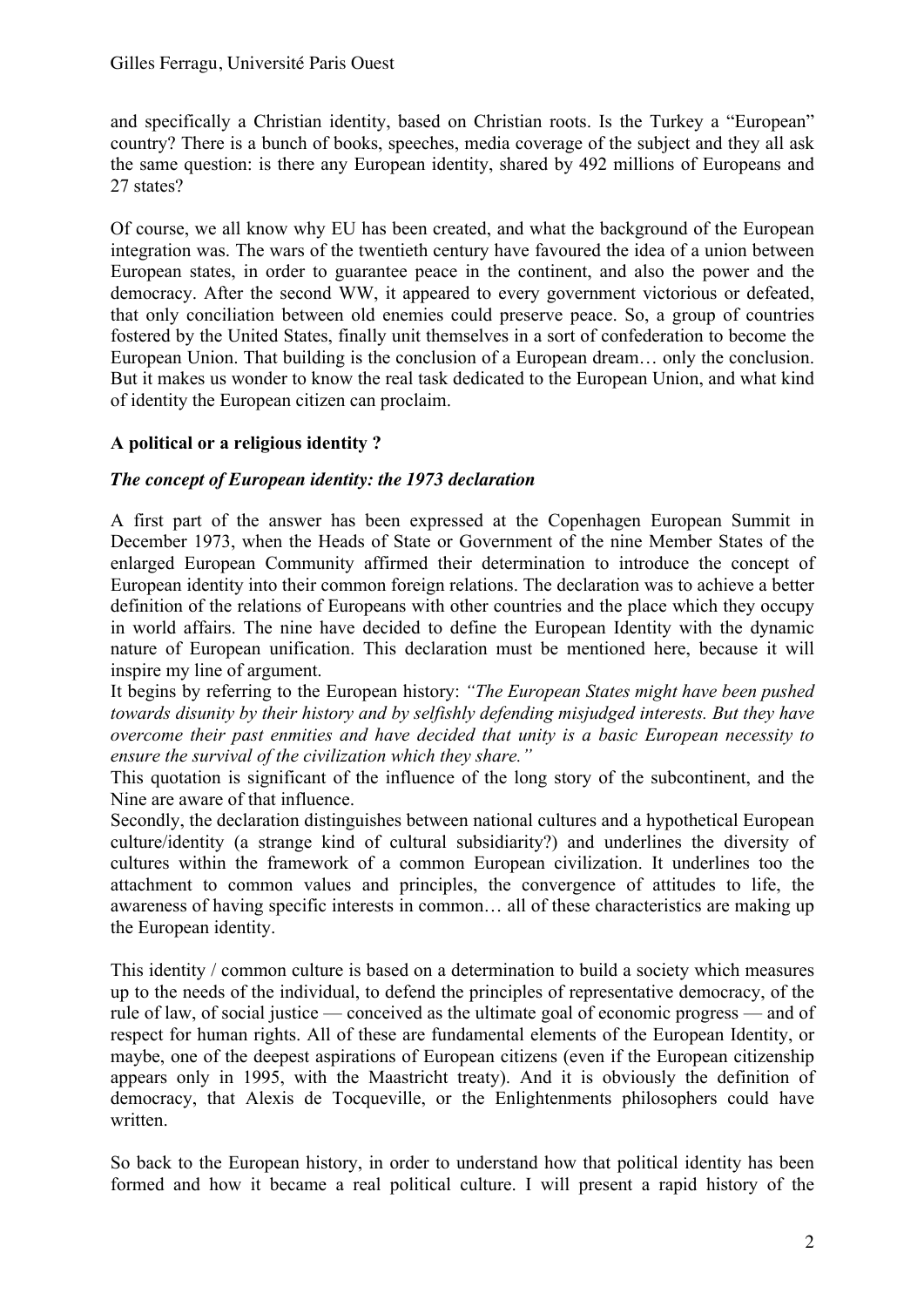European idea, and show the various models and ways of a European unity. If there is something common to all citizens, maybe it is a common history and a political agreement about the best way to build union.

### *Political identity or "Constitutional Europeanism" ?*

The European idea is an old one, maybe an ancient one: the myth of Europe, told by the Greek poet Hesiod dates from the Greek antiquity. The idea of Europe as a political entity is a bit more recent and dates from the second century of our era: the Roman Empire is maybe the first European political structure, covering the whole of the Mediterranean basin. Then, in the year 800, Charlemagne becomes, with the help of Church, the new emperor of occidental Europe: exactly, the *Pater europae* (founding father of Europe)... The Carolingian empire, during the eight century, is, moreover, an attempt to revive the Roman Empire: a successful attempt. His reign will be short, but founder and remains in the memory of the Europeans as a second attempt of territorial and political unity, based on a political model – the empire – and a religious model – the Christianity. But in the XVIth century, the dream, made by the emperor Charles the Vth, to unify under his own rule the entire continent – and recreate a "roman like" empire – comes up against a lot of new obstacles, particularly the division / schism between Catholics and Protestants is ruining the religious unity and the power of the Church.

It is a crisis: a political crisis, a religious crisis, and the European idea is sinking, except when a Turkish invader try to conquer territories in the subcontinent. A fact we can underline. In the modern ages, as in the medieval ages, the only way to unite Europeans and stop internal wars is the call for crusade against Muslims (called "God peace")… The numerous battles and wars between Europeans and Ottomans – from Turkish Empire – defined, again and again, the borders of Christendom… which are, from now on, the borders of Europe !

But let's come back to the political question. The possibility of a real European empire, straighten by catholic faith is over: the other way to build Europe is the maintaining of peace. In fact, that is also an inheritance of the ancient "pax romana", the roman peace.

But from the seventeenth century, the theoreticians of a European unification are searching a new political and philosophical model, able to preserve the balance of powers, religions. Within those intellectuals, the lawyer Johannes Althusius (1557-1638) is the inventor of the principle of subsidiarity, the heart of the federal link. The principle of a European federation becomes – slightly – apparent. In the same way, in 1693,William Penn facing the devastation of war in Europe, is calling for a European parliament, to prevent further war, without defining how such an institution would fit in to the political reality of Europe at the time (we could notice that the European idea is more enduring in war times that in peace times). In 1713,a priest, Charles de Saint Pierre , proposed the creation of a European league of 18 sovereign states, with common treasury, no borders and an economic union. A project taken up by the philosophers of the Enlightenments: Montesquieu, the French philosopher and Immanuel Kant in 1795, with his proposal for an "eternal peace congress". Europe is divided between religion – as an identity – and federal peace – as a project.

The result – after centuries of conflicts – is that the federalist model wins... In the XIXth century, philosophers and politicians are all in favor of such solution. Moreover, we could consider that the Vienna congress – in 1815, which concludes the Napoleonic wars – is an attempt of a European cooperation between the powers: the so called "concert of nations" is organizing, in Europe, the first congress of all powers, to discuss of political and economical matters.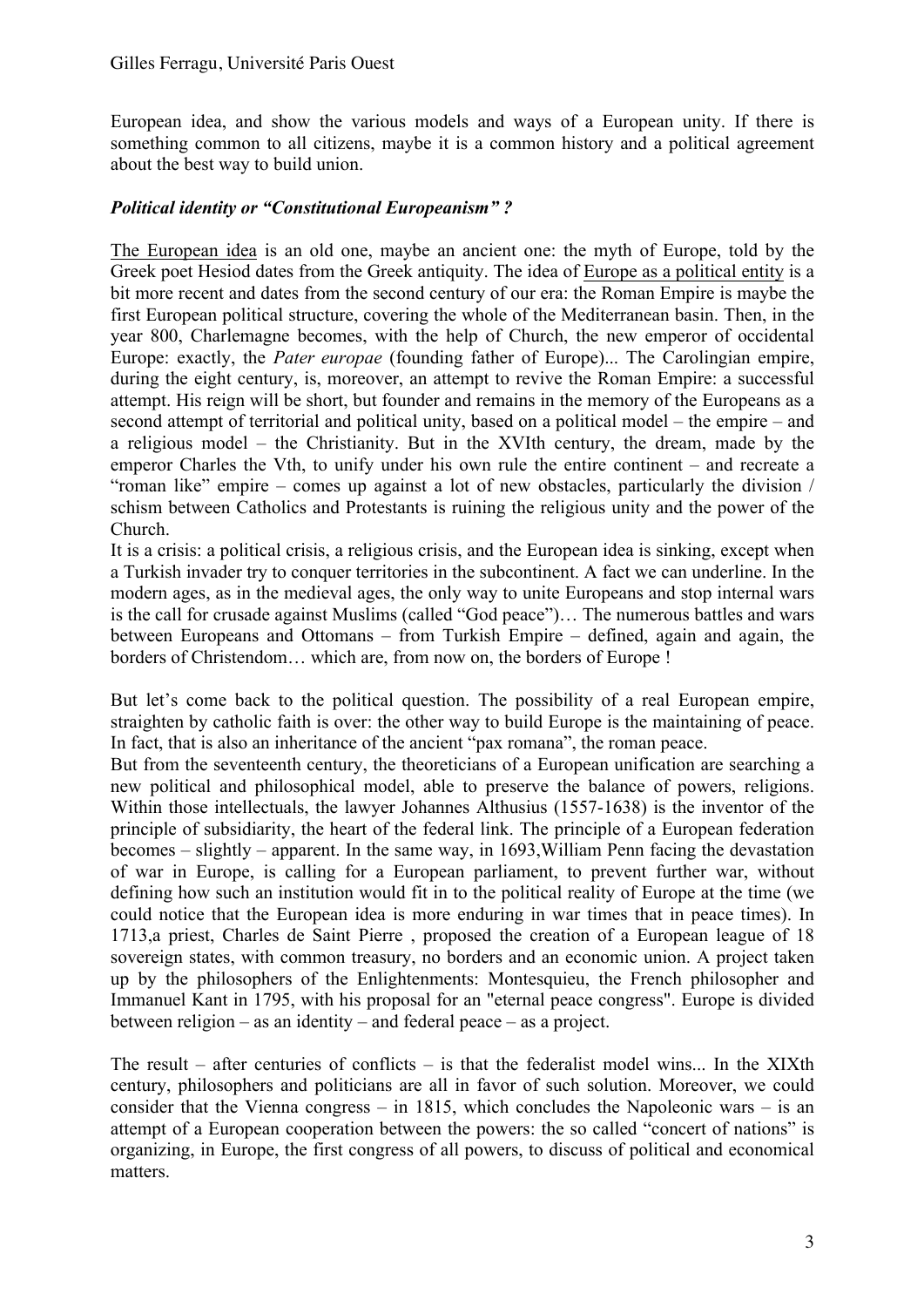### *Europe as a political matter*

The first XIXth century is rich in theoreticians of a European structure. Europe is becoming a political object, discussed in parliaments, in the academies, in the newspapers. The modernization of the political life, the development of the constitutions in the European countries during the revolutionary wave of 1848 - the year of "the spring of the peoples" – all those new political phenomenons favored the politicization of the Europeans… and a peaceful Europe, after the Napoleonic wars, is a good goal for political debates.

The European project will, however, benefit of the war, the first one, the great one: the catastrophe of the Great War offers the proof, for a lot of Europeans intellectuals, that Europe must be more than a political utopia, a banality for the speeches of congresses. Paul Valéry, a major French thinker, says, for example*: "We later civilizations . . . we too know that we are mortal*." (*Crisis of the mind*, 1919). In the same text, he gives us a fine summary of the European mind after that war : " *And in the same disorder of mind, at the summons of the same anguish, all cultivated Europe underwent the rapid revival of her innumerable ways of thought: dogmas, philosophies, heterogeneous ideals; the three hundred ways of explaining the World, the thousand and one versions of Christianity, the two dozen kinds of positivism; the whole spectrum of intellectual light spread out its incompatible colours, illuminating with a strange and contradictory glow the death agony of the European soul. While inventors were feverishly searching their imaginations and the annals of former wars for the means of doing away with barbed wire, of outwitting submarines or paralyzing the flight of airplanes, her soul was intoning at the same time all the incantations it ever knew, and giving serious consideration to the most bizarre prophecies; she sought refuge, guidance, consolation throughout the whole register of her memories, past acts, and ancestral attitudes. Such are the known effects of anxiety, the disordered behaviour of mind fleeing from reality to nightmare and from nightmare back to reality, terrified, like a rat caught in a trap. . . .".* In a second letter, Valery summarized the fears of all the Europeans: "*But can the European Mind -- or at least its most precious content -- be totally diffused? Must such phenomena as democracy, the exploitation of the globe, and the general spread of technology, all of which presage a* deminutio capitis *(loss of influence) for Europe...must these be taken as absolute decisions of fate? Or have we some freedom* against *this threatening conspiracy of things?"*

The second part of the XXth century is the time of the founding fathers: the political values of EU are already defined. The time of the construction is coming. From 1945, we could say that the genetic code of Europe is ready, and that it is a democratic one: as the Copenhagen summit said, the identity of EU is a set of values, built by a long history, and centuries of disasters and wars. In the same way, the French historian Pierre Nora noticed, in an article dedicated on the memory places of EU, that "*the idea of a European decline, the WW and the struggle against authoritarianism are the real matrix of European identity*".

#### **The question of the Christian roots**

European reality, despite formally being oriented towards secularism, comprehends religious differentiations. So the relations between religion and the construction of a federation of nation-states are problematic and, in addition, its relations with democracy raise issues of their own.

This question is far more difficult: there is not a consensus between Europeans about this subject. In a first time, I will use history, not to answer, but to propose a point of view.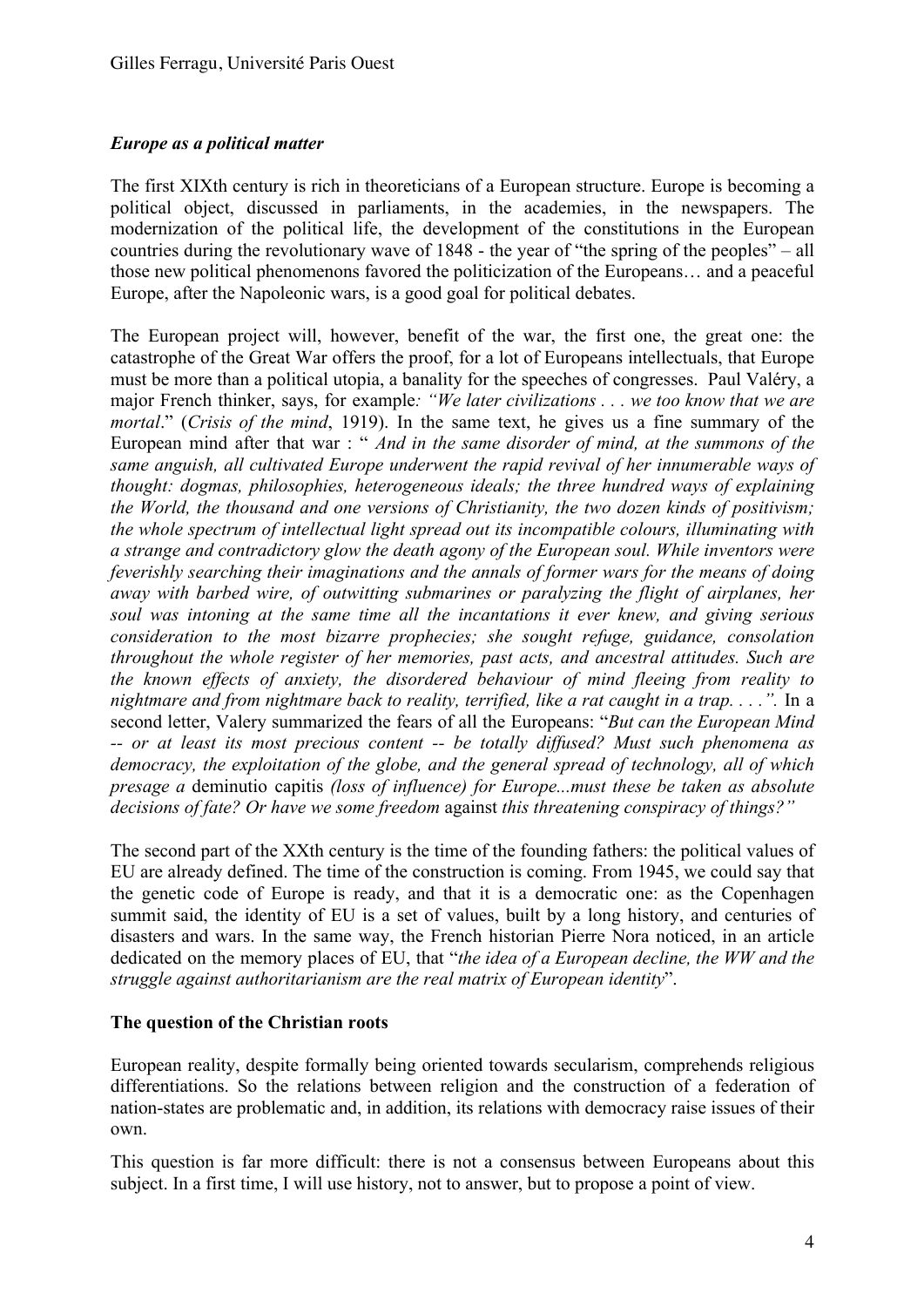### *The Christian roots are there really an historical question?*

Church has played a role in the birth of the European idea, and, until the XIXth century, Europe, as a territory, is linked with Christendom. From the Christianization of the Roman Empire, under the reign of Emperor Constantine (321) to the destruction of the Holy Roman Empire by Napoleon in 1803, the religion plays a major role in the European institutions, preserving the legal heritage of the Roman Empire, inspiring humanism and guaranteeing royal sovereignty with rituals (the absolute monarchy, later theorized by Bodin and Hobbes). The international laws are born in an ecclesiastical framework, with the Spanish school of international law (Vitoria, Suarez…). Even when Europeans are split into Catholics and Protestants, and suffered religion wars, the conscience of being citizens of Christendom, confronted to the Ottoman Empire (Turkey at present) is real. In fact, the religious question inspired – with the Westphalia treaty of 1648 – the first attempt to create a European community of states. As the German author Goethe said once, "*Europe was born in a pilgrimage, and Christianity is its mother language*." Undeniably, Christian roots are a historical reality... but not the only one, and the European civilization has much more roots.

On this last point, the European (or not) historians are all agree. For the great historian Paul Veyne, specialist of the Roman Empire, the present Europe is democratic, secular, liberal, in favour of feminism, sexual freedom, socialism… some values which are far away from Catholicism… The Christian ethics is a forgotten legacy, and maybe the other roots of Europe could be the philosophy of Kant and Spinoza, the Enlightenments and the French Revolution… If there are Christian roots, it is among a lot of other sources: in the story of a civilization, religion is a consideration among powers, institutions, traditions and its influence on the European way of life is limited.

The historian and Israeli diplomat Eli Barnavi is also convinced that Christian roots are a reality, that Christianity is one of the bedrocks of Europe… not the only one. And in an interview (January 2006), he also noticed that the fact that Europe has Christian roots doesn't mean that Europe must remain Christian…

From another point of view, the expression "Christian roots" could refer to the political background of the Founding fathers. We notice that a lot of European project, developed by campaigners as Coudenhove Kalergi, are based on a christian vision of Europe, as Christendom (as it is claimed during the first Pan-European congress, held in Vienna in 1926). More significant, the founding fathers of EU –Alcide de Gasperri, Robert Schumann, Conrad Adenauer, Paul van Zeeland… - belong to the Christian democrat party… and their political opponents call them – and their projects - the "pontifical Europe". Robert Schumann, French foreign minister and the father of the CECA, said, for example: *"All the European countries have been mould by the Christian civilization: this is the soul of Europe we have to revive… the Gospel is the matrix of the culture and institutions in Europe".*

We should also notice the role of the Holy See, from the end of the XIXth century and the encyclicals *Inter sollicitudinis*, *Rerum Novarum*, which recognized some political and social aspects of modernity. More relevant, the international strategy of the Holy See at the end of  $2<sup>nd</sup> WW$  consists in defending systematically the Christian civilization against communism. The Church accepts the federal idea for Europe. And in 1948, pope Pie XII sent a representative off to the European Congress of La Haye : the members of the Catholic Church keep up the project of European integration for economical, political and military reasons. For Pie XII, the danger is the growing expansion of communism. The Christian Democrat are also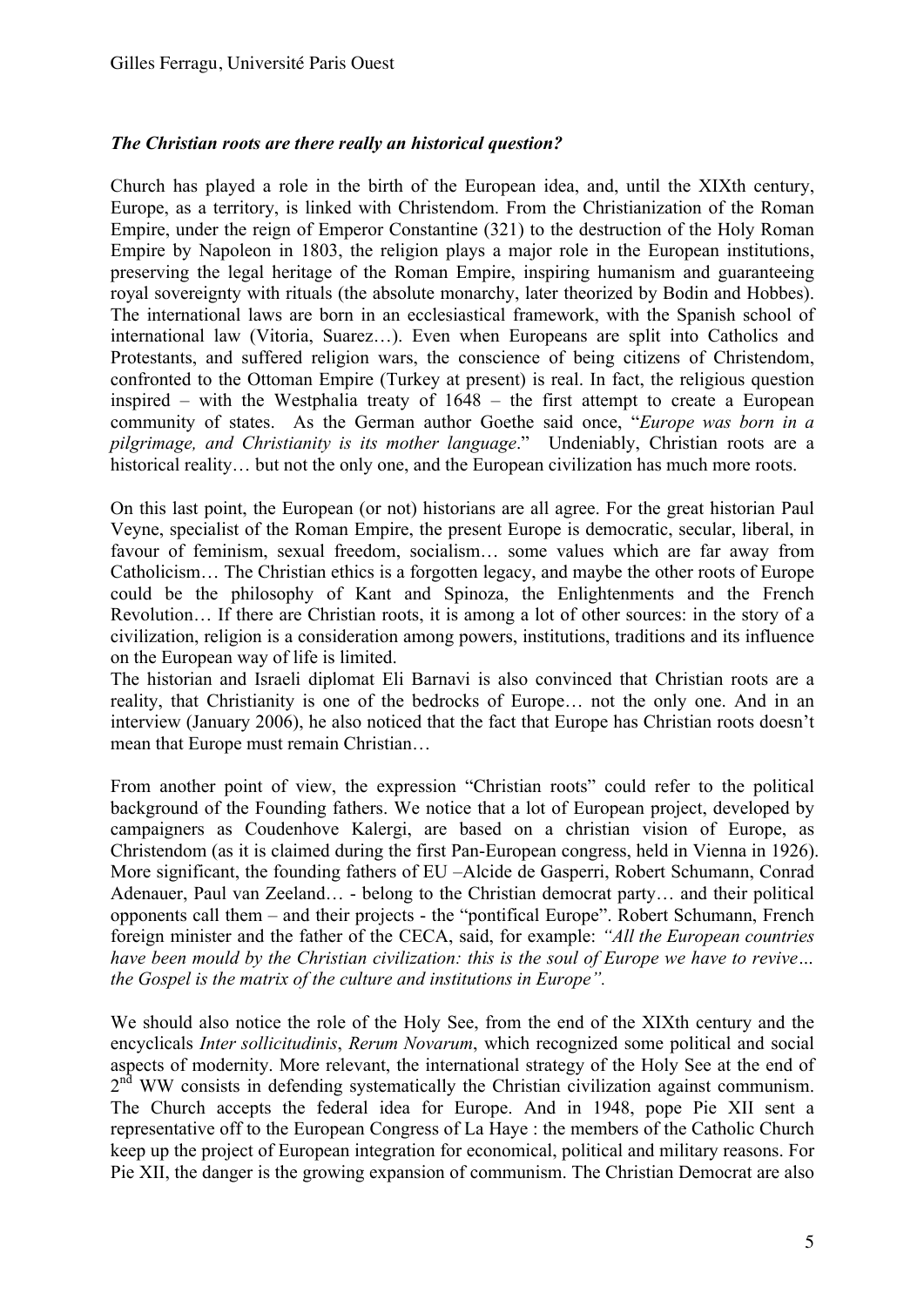convinced that only a united Europe, supported by America, could resist to the soviet ambitions.

Even the symbol of EU refers to religion and Christian roots: the flag, blue with a golden crown of 12 stars, created in 1986, could refer to an element of the Christian symbolic, the crown of the Blessed Virgin, and the blue colour could also refer to the colour of the coat of the same Blessed Virgin… a slight sign of the Democrat-Christian origin of the founding fathers. And in the late 60's, the Council of Europe had to find a European day... among the 3 propositions, there was the Saint Benedict Day  $(11<sup>th</sup>$  of July) because Benedict had been nominated by the pope Pie XI as "father and patron saint" of Europe.

# *Is it a political question or an institutional one ?*

The question of the religious views, in the European institutions has been dealt rather belatedly. The question emerged at the end of the Eighties, with the fall of the Berlin wall, and, consecutively, the question of enlargement of the European community towards East. The dialogue with religions is a part of the answer and at the end of the Eighties; the question of the enlargement of the European Community presupposed an exchange of ideas about the implications of the European project and, by this way, a regular dialogue with churches. The Treaty of Amsterdam (1997) was the first European treaty to deal with the status of churches, providing that "*the European Union respects and does not prejudice the status under national law of churches and religious associations or communities in the Member States*".

Then the *White paper on European governance* (in July 2001), a draft for the European Council, brought up the contribution of the churches in the domain of governance. Third, on 7 December 2001 the Charter of Fundamental Rights was proclaimed at the Nice European Council. Article 10 on freedom of thought, conscience and religion says "*Everyone has the right to freedom of thought, conscience and religion. This right includes freedom to change religion or belief and freedom, either alone or in community with others and in public or in private, to manifest religion or belief, in worship, teaching, practice and observance*".

Finally, the Treaty of Lisbon explicitly introduces the idea of a Dialogue between European institutions and religions, churches and communities of conviction (Article 17 of the Treaty on the Functioning of the European Union).

- *1. "The Union respects and does not prejudice the status under national law of churches and religious associations or communities in the Member States.*
- *2. The Union equally respects the status under national law of philosophical and non-confessional organizations.*
- *3. Recognizing their identity and their specific contribution, the Union shall maintain an open, transparent and regular dialogue with these churches and organizations".*

All these steps are important, in the debates, and the drafting of the Constitutional Treaty of the European Union. It shows that the real question is not an historical one: probably it is a political question, raised during the debates about the Constitutional Treaty in 2004.

On 15 December 2001, the European Council, meeting in Laeken, decided to convoke a Convention on the Future of Europe, which decided in turn to draft a constitutional treaty. After undergoing some amendments following the Intergovernmental Conference (IGC), the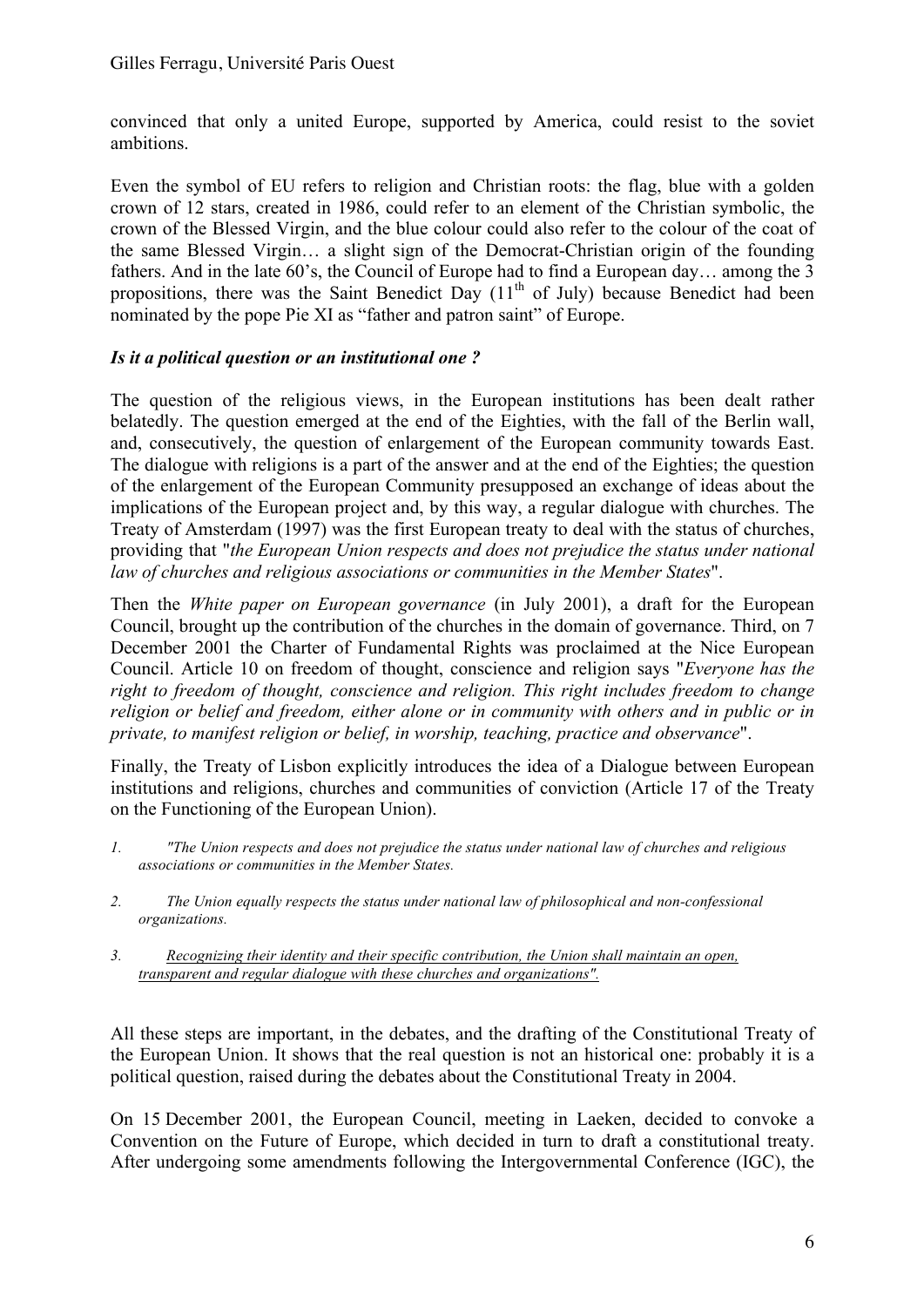Treaty establishing a Constitution for Europe was adopted by the European Council in Rome on 29 October 2004.

But one of the most discussed texts was the preamble. In 2003, the drafting of the preamble of the Constitutional project provoked very sharp discussions in Europe. The problem was to claim, or not, Christian roots in that preamble.

# *Why not ?*

The opponents are hostile to a mention that shows an influence and can drive the European Union to a close relation with Church… The accusation of "clericalism" – the political power exerted by Church – has been evocated. My theory is that the preamble is not the very heart of the problem… because the same discussion has occurred for the first time in the drafting of the preamble of the Charter of Fundamental Rights of the European Union (Nice, 7 December 2000), and the solution, adopted by the commission, was a very neutral formulation :

*Conscious of its spiritual and moral heritage, the Union is founded on the indivisible, universal values of human dignity, freedom, equality and solidarity; it is based on the principles of democracy and the rule of law.*

So the problem is elsewhere, probably in a re-emergent anticlericalism. Because the project of Constitution concerns a major aspect of the Union: the separation between religious and political fields. This is the really problem, hidden behind the question of the Christian roots. For the opponents and for the Church itself, the article 1-51, paragraph 3, the status of the Churches can lead to collaboration, even a form of influence of the Church in the European affairs (and legislation)

*Recognising their identity and their specific contribution, the Union shall maintain an open, transparent and regular dialogue with these churches and organizations.*

That paragraph had been probably misinterpreted in June 2002 by the COMECE (Commission of the episcopacies of the European Union) as an agreement, a promise of cooperation between the European commission and the COMECE. An interpretation taken up again by Pope John Paul II in *Ecclesia in Europa* (2003)

*In carrying out their functions the various national and European institutions should act in the awareness that their juridical systems will be fully respectful of democracy, if they provide for forms of "healthy cooperation" with Churches and religious organizations*.

For the opponents, in the tradition of Spinoza, the European Union has to preserve its neutrality towards the spiritual convictions and involvements. This neutrality is a guarantee of religious freedom. In this discussion, the comparison with the specific status of the Holy See at the UNO, a status denounced and criticized by some countries, played a sharp role. And the claim, from the Holy See, to be involved in the elaboration of the European law, is – at least – clumsy, and questionable.

# *So why?*

For the supporters of Christian roots, it was originally the recognizing of a major, predominant influence on history, culture and habits. John Paul II –a "son of Poland» as he used to introduce him – and Benedict XVI – a son of Germany" as he introduced him later – are two deep supporters of European Union.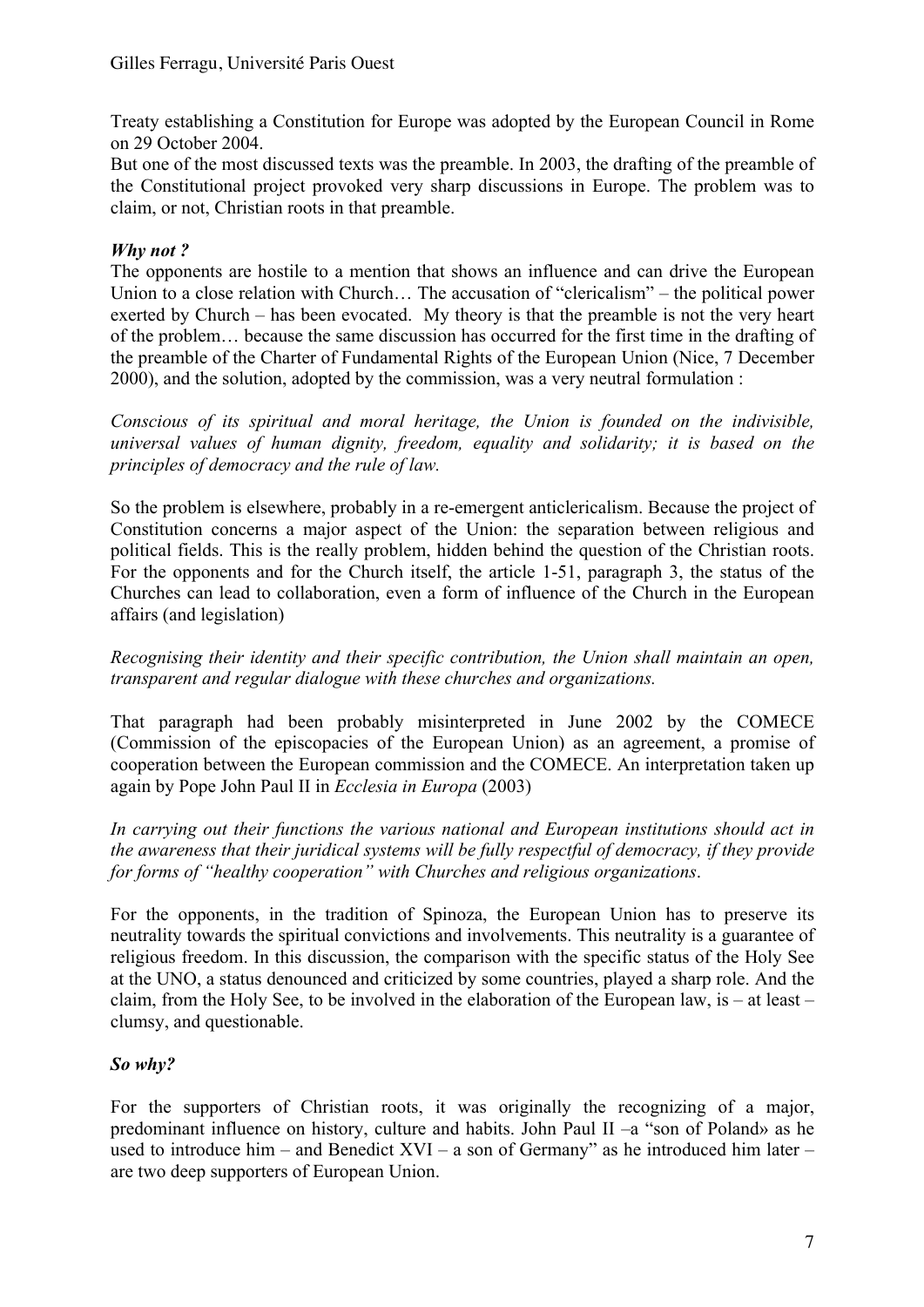In his apostolic exhortation *Ecclesia in Europa* (2003), one of the major pontifical texts about Europe, pope John Paul II talk about a "spiritual vocation" of Europe:

*"There can be no doubt that the Christian faith belongs, in a radical and decisive way, to the foundations of European culture. Christianity in fact has shaped Europe, impressing upon it certain basic values. Modern Europe itself, which has given the democratic ideal and human rights to the world, draws its values from its Christian heritage. More than a geographical area, Europe can be described as "a primarily cultural and historical concept, which denotes a reality born as a continent thanks also to the unifying force of Christianity, which has been capable of integrating peoples and cultures among themselves, and which is intimately linked to the whole of European culture".*

This claim accompany a real European program: after noticing that with the enlargement of Europe, the European union seems to suffer from a profound crisis of values, John Paul II suggest to give new impetus to Europe's history, by putting into practice the ecclesiastical principles of subsidiarity and solidarity. But for that result,

*"Europe must "recognize and reclaim with creative fidelity those fundamental values, acquired through a decisive contribution of Christianity, which can be summarized in the affirmation of the transcendent dignity of the human person, the value of reason, freedom, democracy, the constitutional state and the distinction between political life and religion"*

And as a conclusion for this real European prayer, John Paul II gives his own vision of the European Union, a spiritual and political vision:

*In the process of the continent's integration, it is of capital importance to remember that the union will lack substance if it is reduced to its merely geographic and economic dimensions; rather, it must consist above all in an agreement about the values which must find expression in its law and in its life.* 

(And also : *This dialogue should aim at building a Europe seen as a community of peoples and individuals, a community joined together in hope, not exclusively subject to the law of the marketplace but resolutely determined to safeguard the dignity of the human person also in social and economic relations*.)

This is a direct reference to an old text written some months before the Maastricht Treaty (1992) that shows us that the Holy See fells itself constantly involved in the European integration, despite the fact it is not a part of the European Union.

"*In a Europe which is proceeding towards political unity can we accept that the very Church of Christ is a factor of division and discord?*" (Homily at the Ecumenical Celebration for the First Special Assembly for Europe of the Synod of Bishops on 7 December 1991).

In the debate, the Holy See has increased the number of speeches, rituals, books to defend the claiming of Christian roots. A real political campaign… The campaign started in 2001, with a common declaration, in Athens in may 2001, at the Areopagus from pope John Paul II and and Christodoulos, Archbishop of Athens and All Greece. A common declaration of the orthodox and catholic authorities is a rare event, supposed to strike the public opinion of Europe.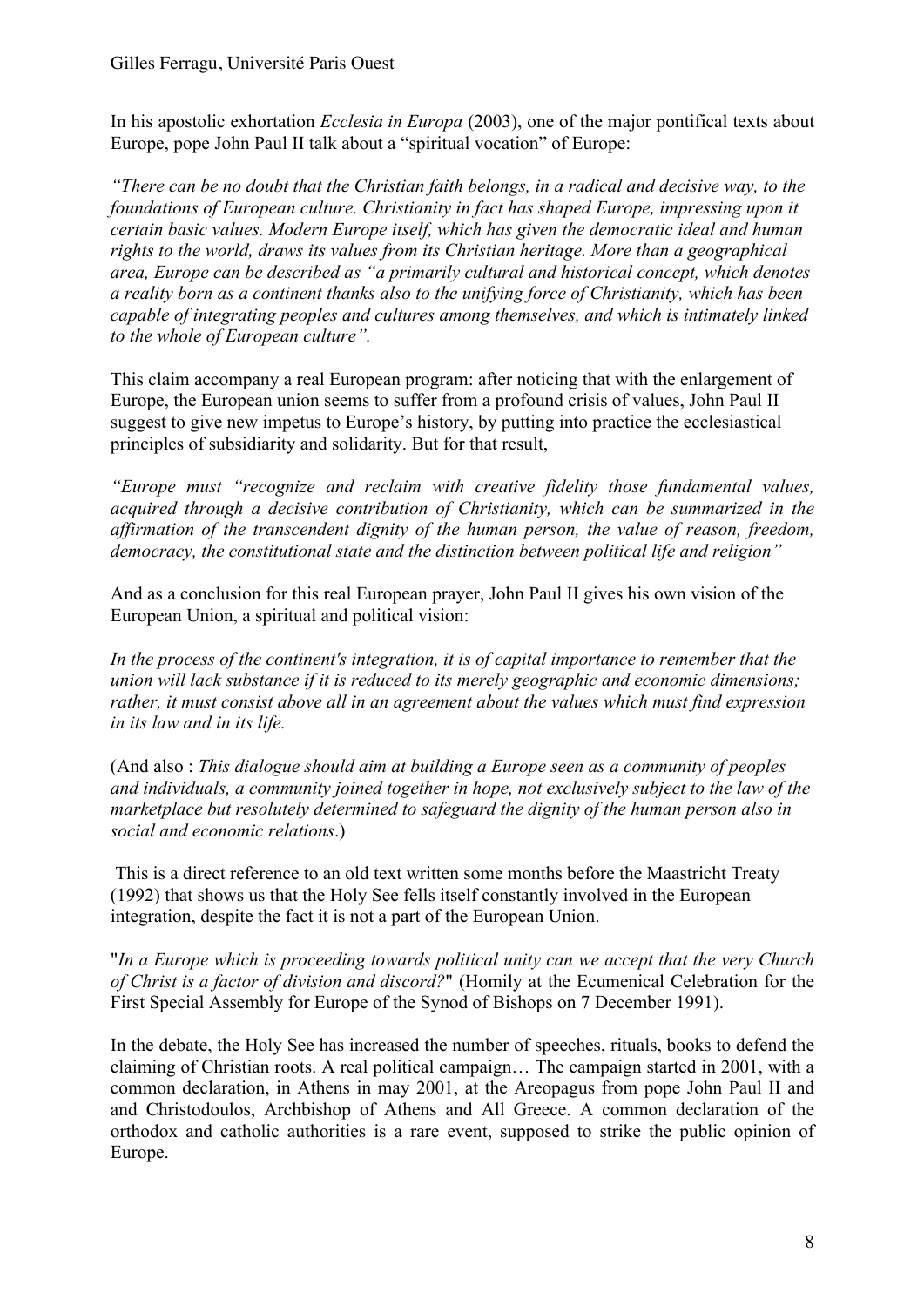*"We rejoice at the success and progress of the European Union. The union of the European world in one civil entity, without her people losing their national self-awareness, traditions and identity, has been the vision of its pioneers. However, the emerging tendency to transform certain European countries into secular states without any reference to religion constitutes a retraction and a denial of their spiritual legacy. We are called to intensify our efforts so that the unification of Europe may be accomplished. We shall do everything in our power, so that the Christian roots of Europe and its Christian soul may be preserved inviolate."*

In the same way, a symposium on the occasion of the 40th anniversary of *Pacem in Terris*, one of the major papers of the 2nd council of the Vatican organised by the Spanish Episcopal Conference was held in Madrid on the 20th of November 2003. Peace, human rights, and European identity were some of the main themes of the congress. Cardinal Paul Poupard spoke about the Christian Roots of Europe, and explained why the future European Constitution should make explicit reference to these roots. "*I do not believe in the future of a Europe that abandons Christ and tries to go it alone"*.

Among a lot of speeches referring to Christian roots, I will present you some of then : For example, a letter to cardinal Schönborn, archbishop of Vienna, on the occasion of the day of Central European Catholics in 2003, where John Paul II said :

"*The common journey towards the future will be all the easier once Europeans remember their Christian roots and in them find the parameters for their social and political action. Europe urgently needs to recover its Christian identity and live it anew; only then will it be able to communicate to the world the values on which peace among peoples, social justice and international solidarity are founded."*

The reference to Christian Democrat at first, then to a Christian identity – a word which is stronger than "roots", and a bit exclusive, is interesting for us. It shows the way the Holy See interpret the challenges of the Christian roots, even the proper notion of "roots". We could also quote the Angelus, for example the Angelus of October 2003 :

*For her part, the Catholic Church is convinced that the Gospel of Christ, which has been a unifying element of the European peoples for many centuries should be and continue to be today too an inexhaustible source of spirituality and fraternity. Taking note of this is for the benefit of all, and an explicit recognition of the Christian roots of Europe in the Treaty represents the principle guarantee for the continent's future.*

Another great pontifical text about the question of the Christian roots is the conference of the cardinal Martino, from the pontifical council "Justice and Peace", in January 2003, about the European values. Taking up the ideas of John Paul II, the cardinal Martino put the emphasis on the role of the Christianity of the founding fathers (Robert Schumann, Konrad Adenauer, Alcide De Gasperi), quoting a papal letter to the bishops (6 January, 1984). But this text is more interesting for us, because, in the same time, card. Martino is enquiring about the status of the Church in the new constitution… Maybe the defence of the Christian roots could be – from the pontifical point of view – also the sign of a special fear of the secularist tendencies in Europe… and not only a claim to play a larger role in the European works..

This is also the opinion of Benedict XVI… and a tradition in pontifical diplomacy: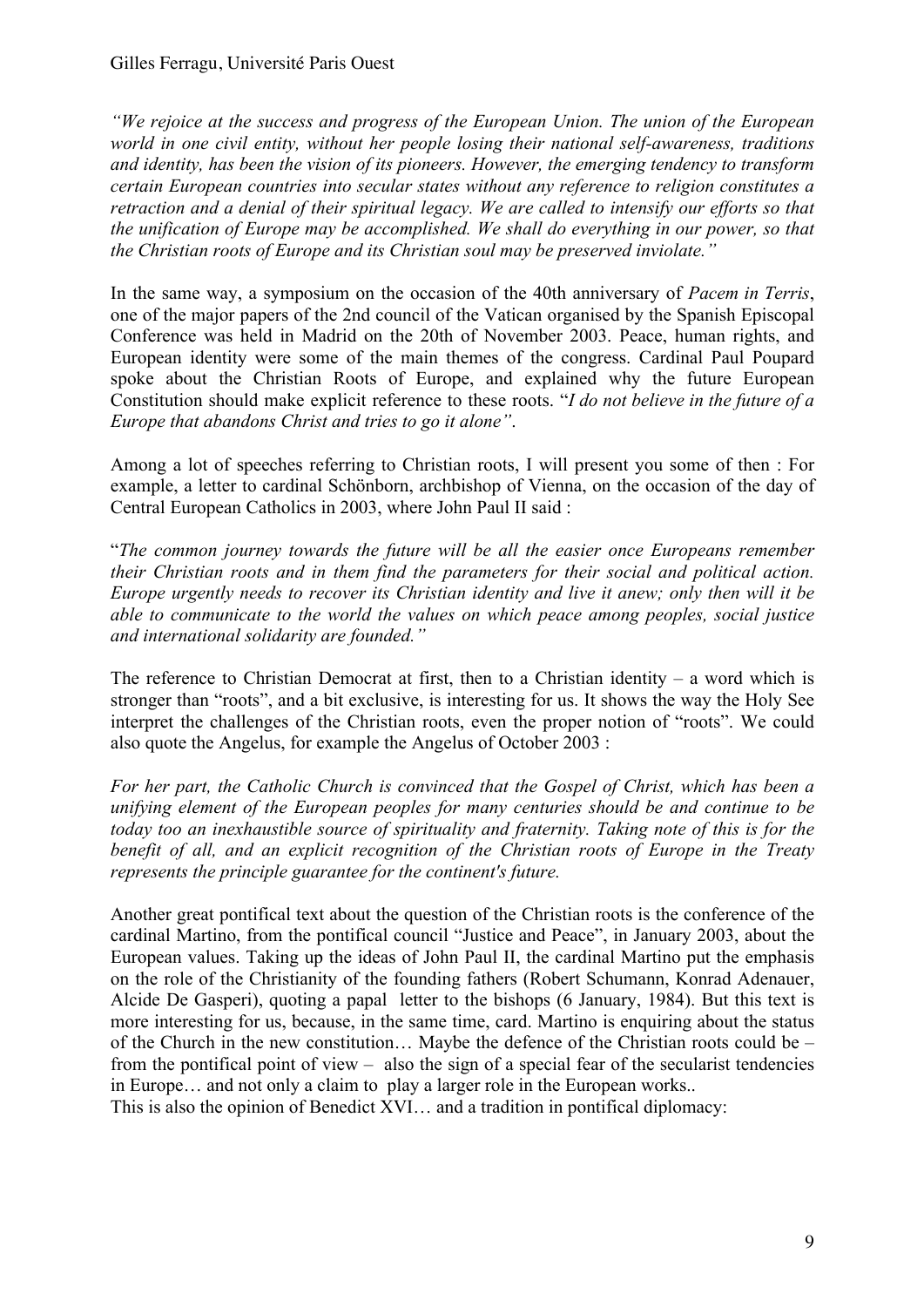*Likewise, peace is rooted in respect for religious freedom, which is a fundamental and primordial aspect of the freedom of conscience of individuals and of the freedom of peoples.* (Address to new ambassadors, 18 may 2006)

# **Conclusion**

Finally, the project has not been drafted in the specific sense of the Christian roots:

*"Drawing inspiration from the cultural, religious and humanist inheritance of Europe, from which have developed the universal values of the inviolable and inalienable rights of the human person, freedom, democracy, equality and the rule of law…"*

And in May 2005, the French citizens reject the project by 55% of No to the constitutional referendum. A brutal conclusion for the discussion, which does not re-emerge in the drafting of the Lisbon treaty, signed the  $13<sup>th</sup>$  December of 2007.

But ironically, it remains a political discussion: in France for example, President Sarkozy is in favor of these Christian roots, and in a speech in Germany, in December 2008, he considered that the withdrawal of this mention from the constitutional project was an error and a denial. But his predecessor, president Chirac, was opposed to the Christian roots…

There is, here, a duel between two memories and histories, two visions of the European Union… as Benedict XVI has understood :

### *Benedict XVI and the Christian roots: Europe as a modern Christendom*

Pope Benedict XVI has also largely developed the question: more than his predecessor, he is a European, convinced that the Church has a role to play. For example, his speech in the Clementine Hall of the Vatican, the  $26<sup>th</sup>$  January of 2006, evokes a "spiritual heritage" and the necessity, for Europeans, to rediscover their Christian roots.

His particular connection with the European history (as John Paul II, he lived, children, in a dictatorship and, like a majority of his German fellow citizens, he has a guilty conscience about the history of his country) explain his specific vision of Europe. In his proper texts, he calls for a purification of the memory (as John Paul II called for a purification of the hearts) prior to a real European Union.

*For my part, I come from a Country where peace and brotherhood are treasured by all the inhabitants, especially those who, like myself, lived through the war and the separation of brothers and sisters belonging to the same Nation because of destructive and inhuman ideologies that, beneath a mask of dreams and illusions, burdened men and women with the heavy yoke of oppression. Thus, you will understand that I am particularly sensitive to dialogue between all human beings in order to overcome every kind of conflict and tension and to make our earth an earth of peace and brotherhood..* (Discours aux membres du corps diplomatique 12 mai 2005)

In the question of the Turkish candidacy to European Union, Benedict XVI has also a specific position (a moderate opposition) and we could conceive that in the papal conception, the European Union, as a Christian community, is called for the propagation of values and for the dialogue with others religious traditions (a cautious ecumenicalism…).

*necessary dialogue between cultures and religions. Indeed, the history of the Old Continent,*